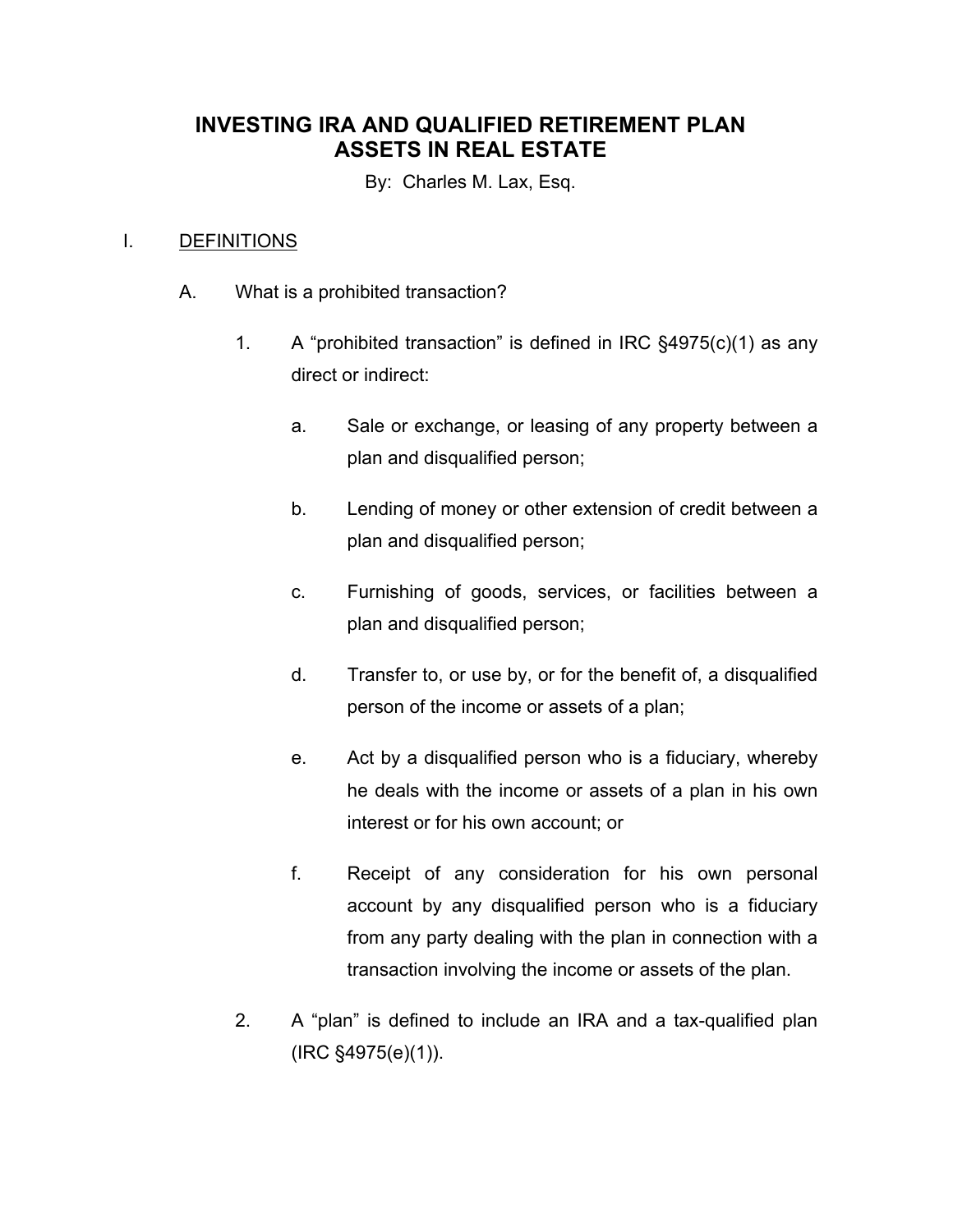- 3. A "disqualified person" is defined in IRC §4975(e)(2) and includes:
	- a. A fiduciary (generally the IRA owner will be a fiduciary);
	- b. A person providing services to the plan;
	- c. An employer, any of whose employees are covered by the plan;
	- d. An employee organization, any of whose members are covered by the plan;
	- e. An owner, direct or indirect, of fifty (50%) percent or more of –
		- i. the combined voting power of all classes of stock entitled to vote or the total value of shares of all classes of stock of a corporation;
		- ii. the capital interest or the profits interest of a partnership; or
		- iii. the beneficial interest of a trust or unincorporated enterprise, which is an employer or an employee organization described in subparagraph (c) or (d) above.
	- f. A member of the family (spouse, ancestor, lineal descendant and spouse of an lineal descendant) of any individual described in subparagraph (a), (b), (c) or (d) above;
	- g. A corporation, partnership, or trust or estate of which (or in which) fifty (50%) percent or more of –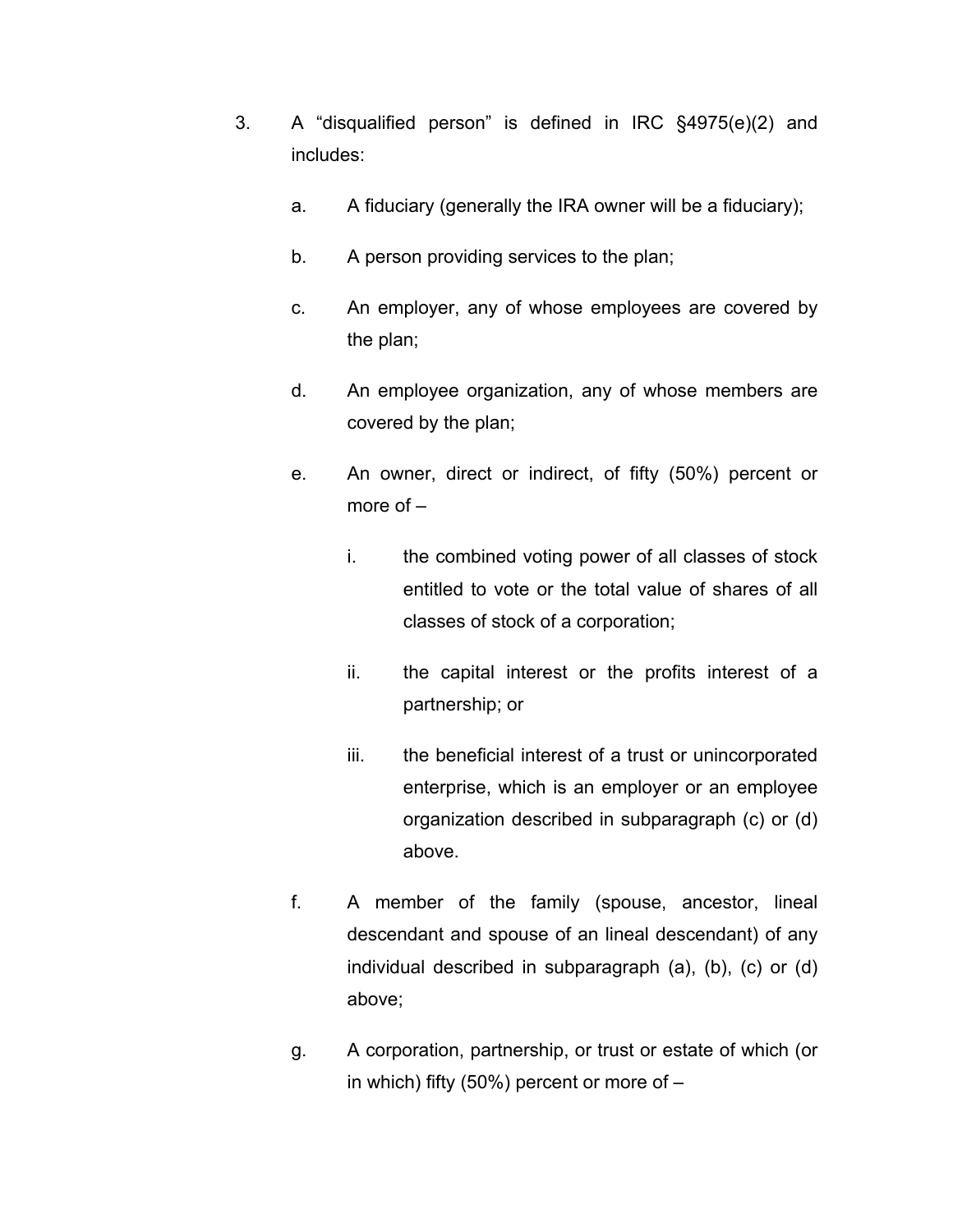- i. the combined voting power of all classes of stock entitled to vote or the total value of shares of all classes of stock of such corporation;
- ii. the capital interest or profits interest of such partnership; or
- iii. the beneficial interest of such trust or estate is owned directly or indirectly, or held by persons described in subparagraph (a), (b), (c), (d) or (e) above.
- h. An officer, director (or an individual having powers or responsibilities similar to those of officers or directors), a ten (10%) percent or more shareholder, or a highly compensated employee (earning ten (10%) percent or more of the yearly wages of an employer) of a person described in subparagraph (c), (d), (e) or (g) above;
- i. A ten (10%) percent or more (in capital or profits) partner or joint venturer of a person described in subparagraph (c), (d), (e) or (g) above; or
- j. The Secretary, after consultation and coordination with the Secretary of Labor or his delegate, may by regulation prescribe a percentage lower than fifty (50%) percent for subparagraphs (e) and (g) above and lower than ten (10%) percent for subparagraphs (h) and (I) above.
- 4. "Plan Assets" are generally determined in accordance with DOL Reg. §2510.3-101.
	- a. Generally, if a plan has an equity investment in another entity, its assets include the equity interest and an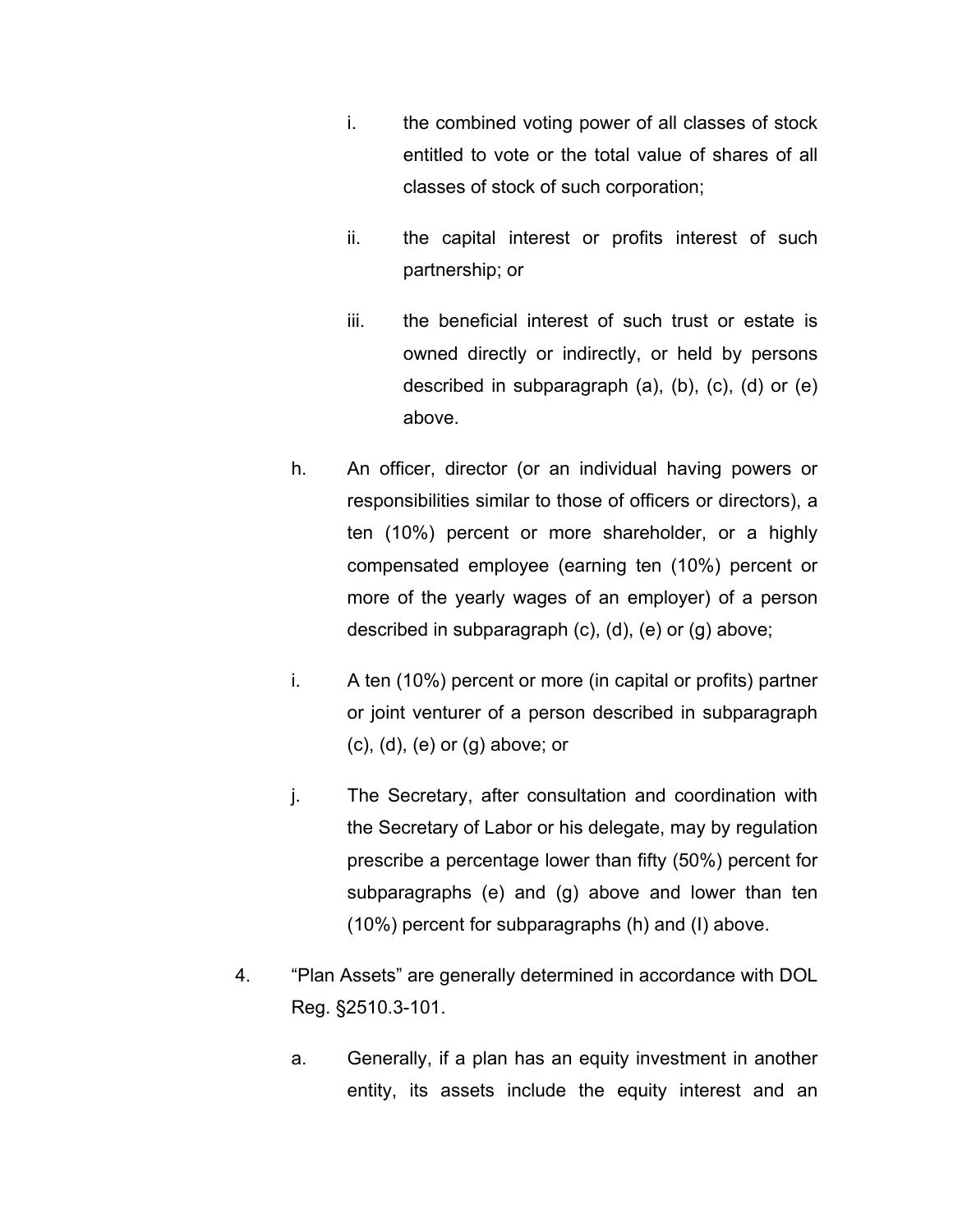undivided interest in each of the entities underlying assets.

- b. Significant exceptions apply if:
	- i. The entity is publicly traded;
	- ii. Qualified plans and IRAs own less than twentyfive (25%) percent of the entity's equity; or
	- iii. The entity is a "real estate operating company" ("REOC"). A REOC is generally an entity of which fifty (50%) percent or more of its assets are invested in real estate in which the REOC engages directly in its operation and development.
- c. Notwithstanding the above, if a plan/IRA or a plan/IRA and related parties own all of the entity's interests, the entity's assets will be plan assets regardless whether the REOC or other exceptions apply. DOL Reg. §2510.3- 101(h)(3).
- 5. Consequences of a prohibited transaction.
	- a. In a qualified retirement plan, an excise tax equal to fifteen (15%) percent of the amount involved for each year will be imposed against the disqualified person. If the IRS issues a notice to correct, the excise tax increases thereafter to one hundred (100%) percent of the amount involved.
	- b. If an IRA or an IRA owner engages in a prohibited transaction with his/her IRA, there is a deemed distribution of all of the IRA's assets.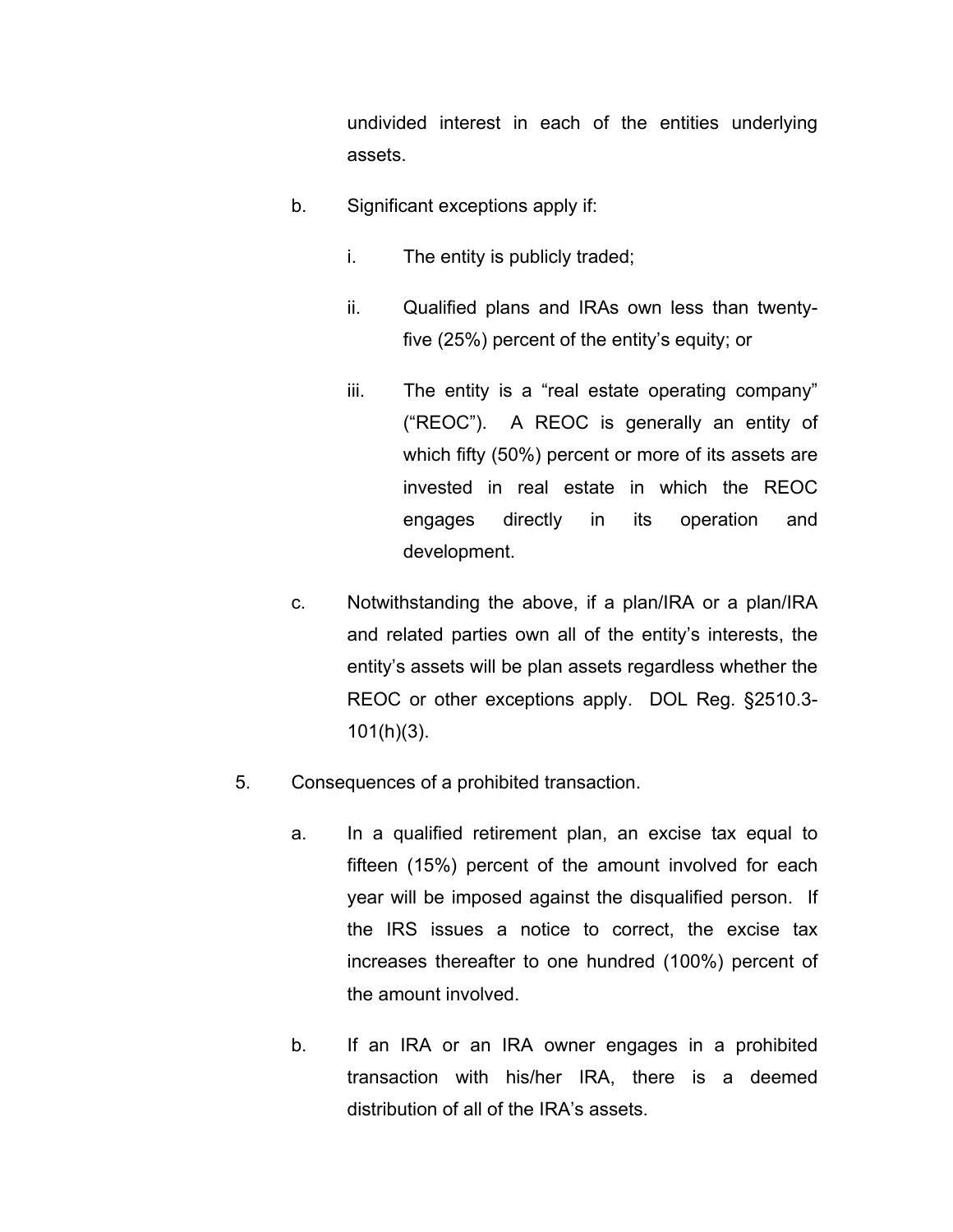- B. What is unrelated business taxable income ("UBTI")?
	- 1. UBTI is generally the plan's gross income less applicable deductions derived from an unrelated trade or business.
	- 2. An unrelated trade or business is one in which the business activity is not related to the entity's tax exempt status (i.e., producing income through the sale of a product or rendering a service).
	- 3. Certain types of passive income are expressly exempted from treatment as UBTI, such as:
		- a. Dividends and interest (IRC §512(b)(1));
		- b. Royalties (IRC §512(b)(2));
		- c. Rent from real property and from personal property which is incidental to the rent from real property. However, rent from real property will be UBTI if more than fifty (50%) percent of the total rent is attributable to related personal property. Real property rent will also be UBTI if its amount depends in whole or in part on any lessee's income or profits (other than an amount based on a fixed percentage of receipts or sales) (IRC §512(b)(3)). Hotel room rentals are generally treated as UBTI because they are considered to be income for services.
		- d. Gains from the sale, exchange, or other disposition of property, unless the property is inventory or is held for sale to customers in the ordinary course of business.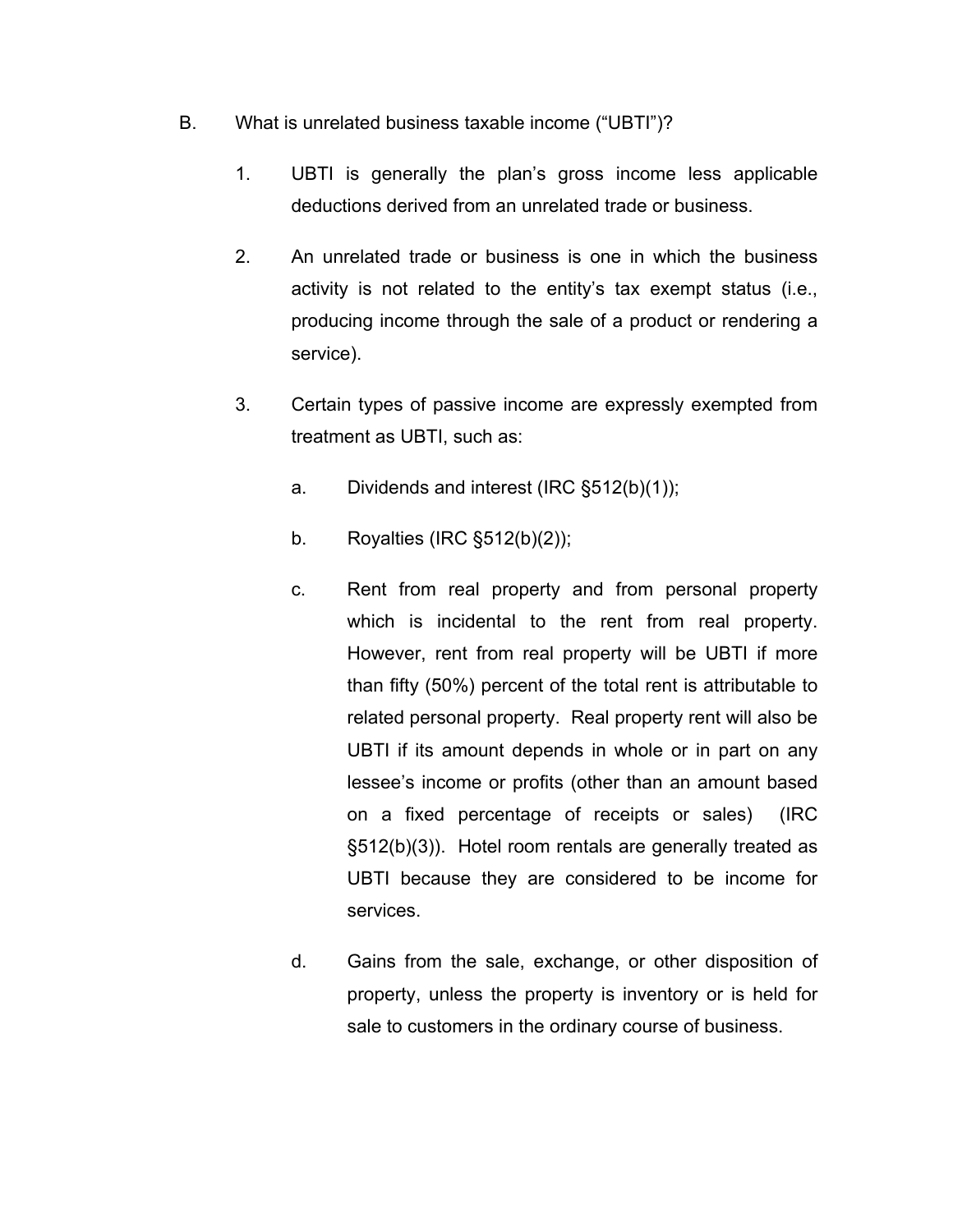- 4. If the plan is a partner of a partnership or a member of a limited liability company, the plan's share of the income will be taxed as UBTI, if the income has a UBTI character.
- 5. UBTI is generally taxed to the plan at trust tax rates (which may be higher than individual and corporate tax rates). See IRS Form 990-T.
- C. What is Unrelated Debt-Financed Income ("UDFI")?
	- 1. UDFI is a type of and is taxed like UBTI. UDFI is income which an IRA or qualified retirement plan has generated through "debt-financed property," even if it is a type of income which would otherwise not constitute UBTI (IRC §514(a)). Typical examples of UDFI are gains from securities acquired through the use of margin and rents, and capital gains from property acquired through debt-financing.
	- 2. The Code and tax regulations set out complex rules for calculating the amount of UDFI.
		- a. Basically, the amount of UDFI with respect to any "debtfinanced property" for any year, is the income generated by the property, multiplied by a fraction, the numerator of which is the "average acquisition indebtedness" for that property for that year, and the denominator of which is the "average amount of the adjusted basis" for that property for that year (IRC §514(a)(1)).
		- b. Example: An IRA has a fifty (50%) percent interest in an LLC, which purchased raw land in 2005 for \$50,000, \$40,000 of which was debt-financed. The land is sold in 2006 for \$100,000 (resulting in gain of \$50,000). Assume that the financing was through an interest-only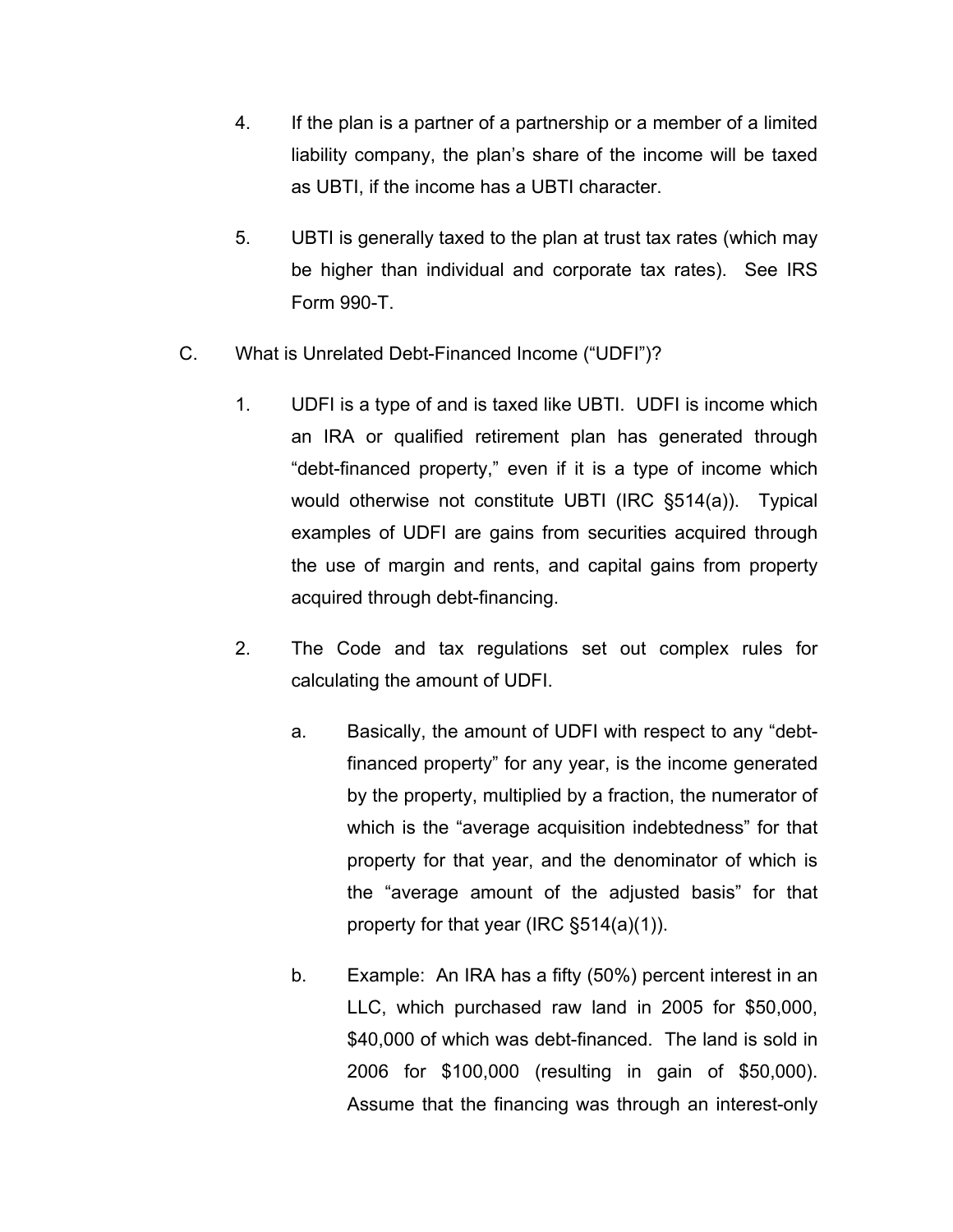note (so that the indebtedness remained the same from acquisition to sale), there were never any adjustments to the LLC's basis in the land, and there are no deductions with respect to the property.

The IRA's share of income upon the sale is fifty (50%) percent of \$50,000, or \$25,000. The fraction for determining how much of the \$25,000 is UDFI is 4/5 (the \$40,000 average acquisition indebtedness over the \$50,000 average amount of the adjusted basis). Thus, \$20,000 (i.e., 4/5 of \$25,000) of the IRA's income from the sale of the land is UDFI.

- 3. Debt-financed real estate required by a qualified retirement plan (and not an ERA) will not generate UDFI if certain requirements of IRC §514(c)(9) are met.
	- a. None of the following may occur for the exception to apply;
		- i. The acquisition price must be fixed at the date of acquisition:
		- ii. The amount of indebtedness, the amount payable, or the timing of payment may not be contingent on revenues or profits;
		- iii. The property is leased back to the seller, an entity or entity related to the seller, or a party or entity related to the trust; or
		- iv. The financing may not be provided by the seller, a party or entity related to the seller, or a party or entity related to the trust.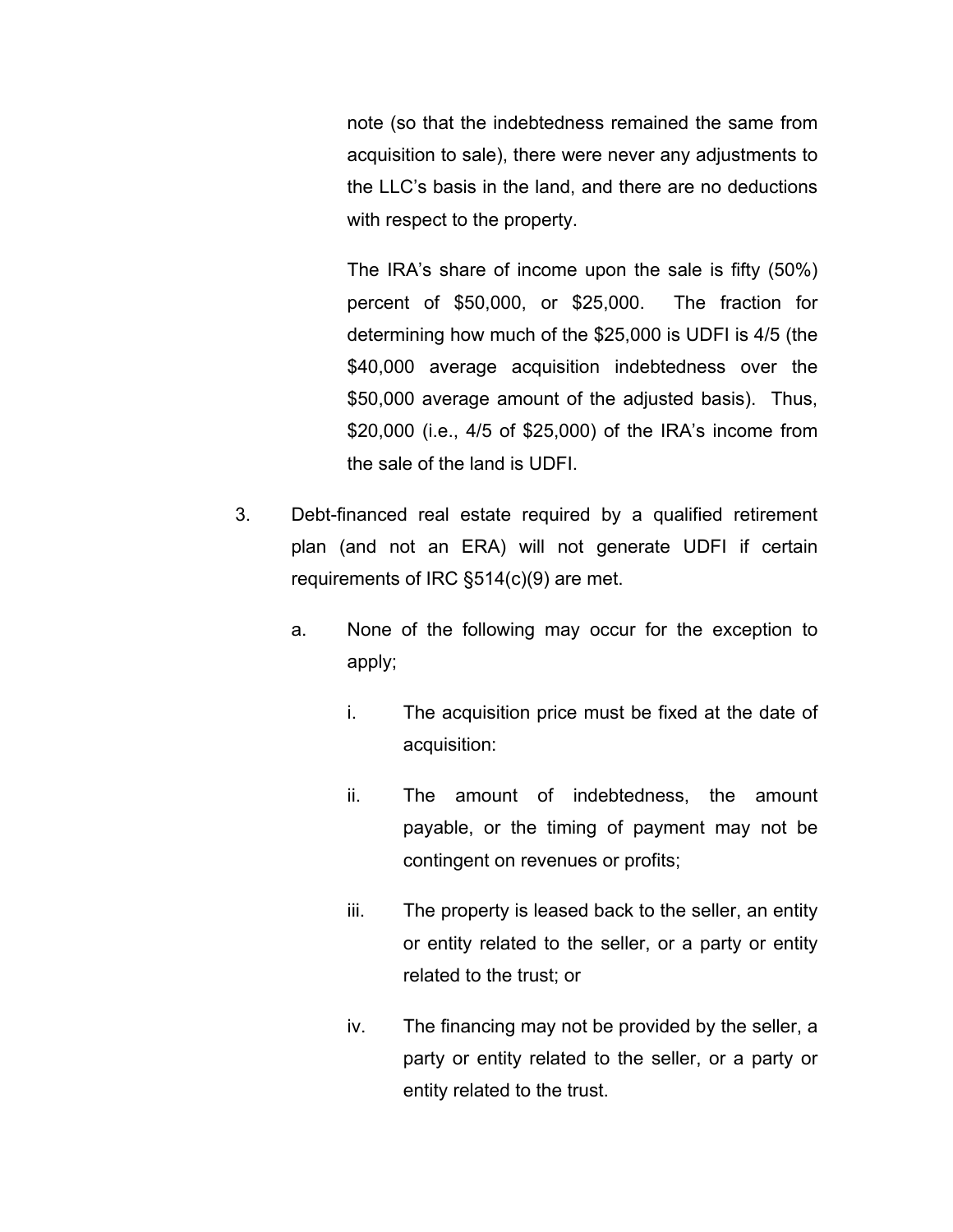- b. The exception generally will not apply if the trust is a partner and the partnership holds the debt financed real estate unless one of the following occurs:
	- i. All of the partners are qualified retirement plans or other tax qualified entities; or
	- ii. There are no special allocations of profits and losses.

## II. **ISSUES AND CONCERNS**

- A. Locating a custodian or trustee.
	- 1. IRAs cannot be self trusteed by the IRA owner.
	- 2. The custodian or trustee of an IRA must either be a bank, credit union, or a corporation, subject to the supervision of state banking laws, or a person who meets the requirements of IRC Reg. §408-2(e)(1).
		- a. Generally this requires the ability to show financial ability, continuity, fiduciary experience, etc.
		- b. I know of no individual who has ever qualified.
	- 3. Financial institutions are generally uncomfortable holding real estate as an IRA custodian due to:
		- a. Environmental concerns and liability;
		- b. Valuation obligations;
		- c. Management responsibilities; and
		- d. Establishing systems for collecting income (if pertinent) and paying expenses.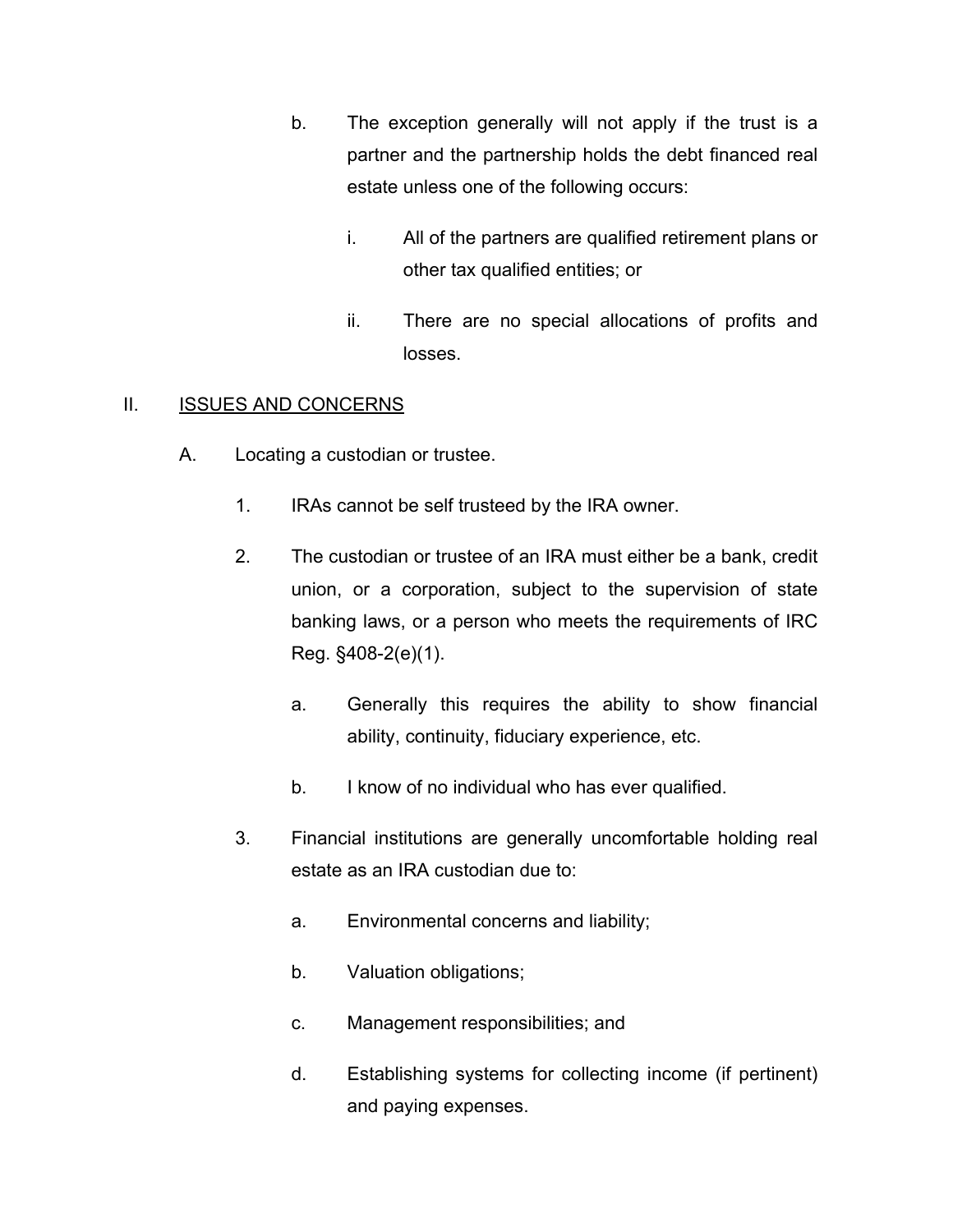- 4. Some institutions have marketed their ability to serve as a selfdirected IRA custodian holding real estate. See:
	- a. PenscoTrust Company at www.pensocotrust.com; and
	- b. Sterling Trust Company at www.sterling-trust.com.
- B. Managing improving the real estate ("Servicing the Real Estate") by the IRA owner.
	- 1. Servicing the real estate could be construed as a trade or business of the IRA owner, subjecting them to income taxes and self employment taxes for the value of their personal services.
	- 2. Providing management services, or physically improving the real estate (i.e., swinging a hammer) could be deemed a contribution and, if excessive, subject the IRA owner to the excise tax for excessive IRA contributions.
	- 3. Providing services to the IRA by a disqualified person is a prohibited transaction which would disqualify the IRA and cause it to be taxed to the IRA owner.
	- 4. The only real solution to this issue is for the real estate to be managed and improved by independent third parties.
- C. Financing the acquisition and operation by an IRA.
	- 1. Acquisition indebtedness leads to UDFI and taxability of earnings.
	- 2. Loans to the IRA are difficult to obtain in any event, because the loan cannot be guaranteed. This would constitute a prohibited transaction.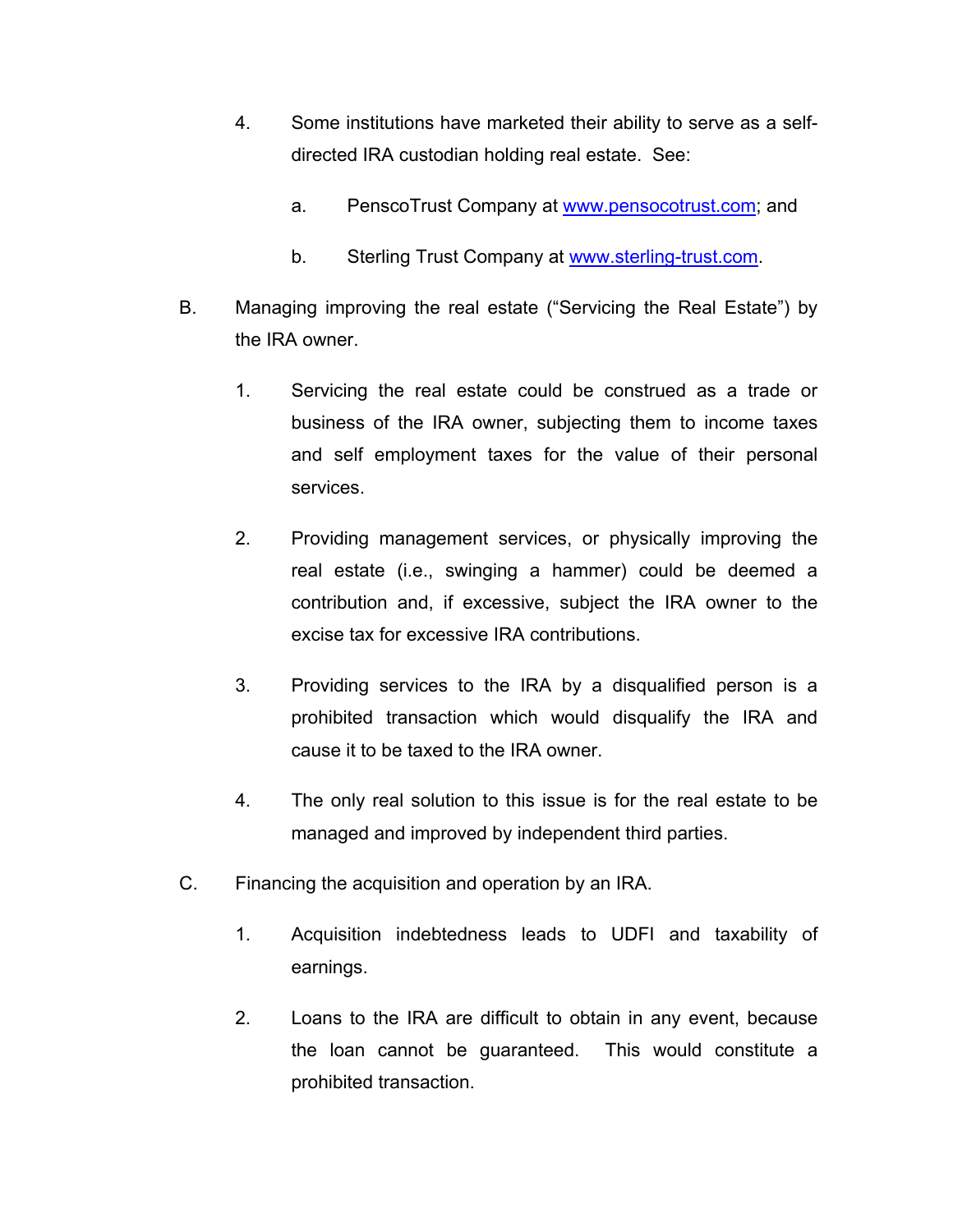- 3. The IRA owner or the disqualified person cannot loan IRA funds to acquire or maintain the real estate. This would constitute a prohibited transaction.
- 4. The IRA owner can't merely contribute more than the IRA limit. This would constitute an excessive contribution, subject to the six (6%) percent excise tax.
- 5. The only real solution is to be certain that the IRA holds enough cash to complete the acquisition and cover any shortfall if the income from the property is insufficient to pay operating and maintenance expenses.
- D. Implication of IRS Notice 2004-8.
	- 1. Ostensibly this Notice is limited to Roth IRAs and attempts, by taxpayers, to make disguised excessive contributions.
		- a. These have been categorized as listed transactions requiring special reporting to the IRS.
		- b. Principally, it covers taxpayers' attempts to artificially shift income from their own businesses to tax sheltered Roth IRAs.
	- 2. The IRS, however, also discussed prohibited transaction implications for all IRAs (regular and Roth).
		- a. The Notice contains a statement which suggests that if: (i) an entity of which any IRA is a substantial owner engages in a transaction with a "disqualified person"; (ii) the IRA can direct that transaction; and (iii) the transaction would be a prohibited transaction if engaged in directly between the IRA and the disqualified person, then the transaction would be a prohibited transaction,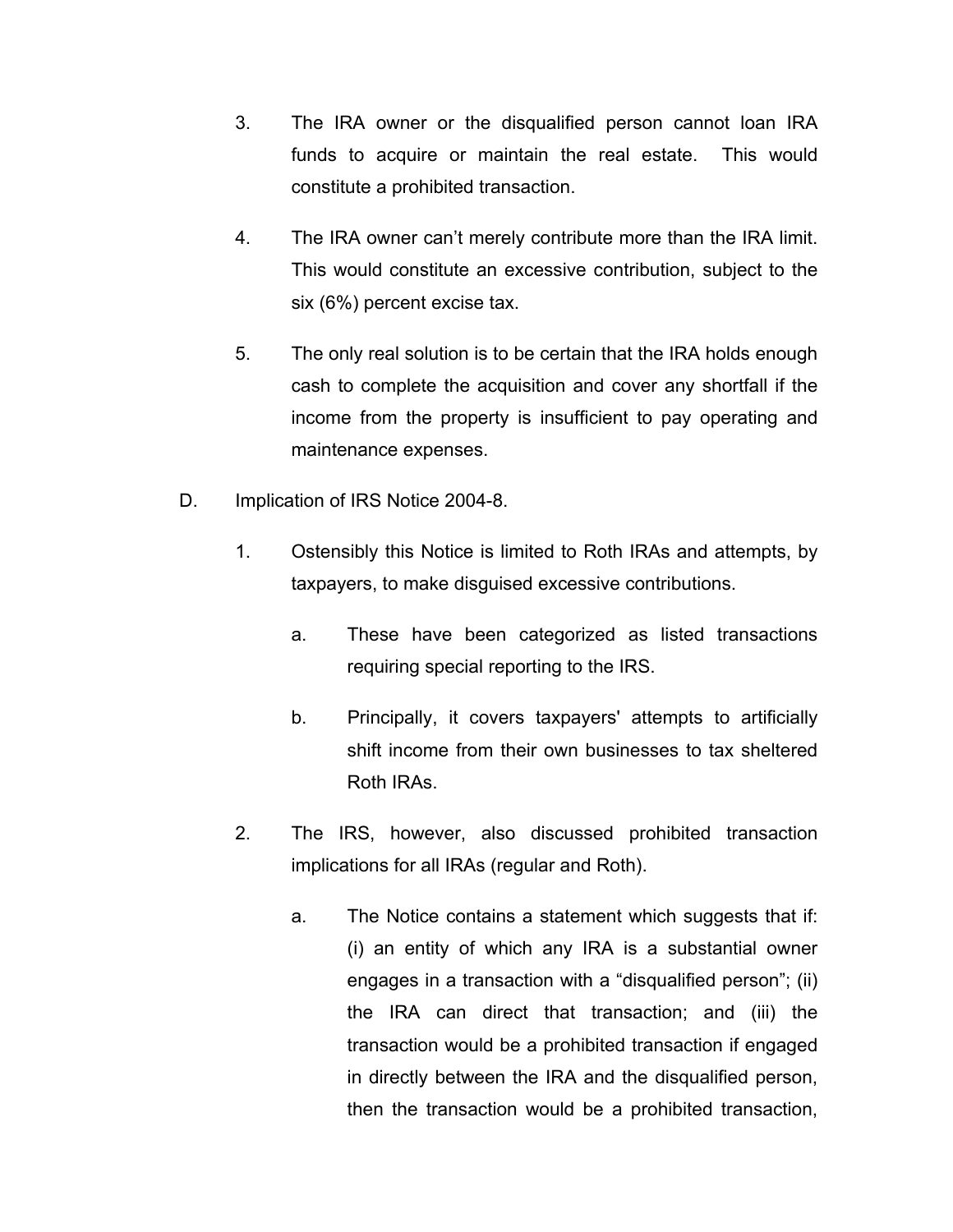regardless of the nature of the business entity. For example, it would appear that transactions such as loans, sales, or payment of compensation between that business entity and the "disqualified person" would be "prohibited transactions" if the IRA or IRA owner can require the transaction to take place, regardless of the nature of the entity's business.

- b. It appears, however, that such transactions are permissible if they do not require the approval of the IRA or related IRAs, the entity is not created to circumvent the prohibited transaction rules, and if the assets of the business are not treated as IRA assets under the plan asset rules. See Section I(A)(4), above.
- c. On the other hand, the mere approval of the IRA or IRA owner of the payment of a dividend by an entity owned or controlled by the IRA was not a prohibited transaction.
	- i. See Swanson v. Commissioner 106 T.C. 76 (1996).
	- ii. The Court reasoned that receipt of the dividend by the IRA was consistent with the purpose for which the IRA was established and applies to all other similarly situated parties.
- d. Here are some examples involving situations in which there may be an issue of whether a transaction between the entity and the disqualified person is prohibited:
	- i. Example 1. Z's IRA owns seventy (70%) percent of an operating company, X. An independent investor, Y, owns the other thirty (30%) percent.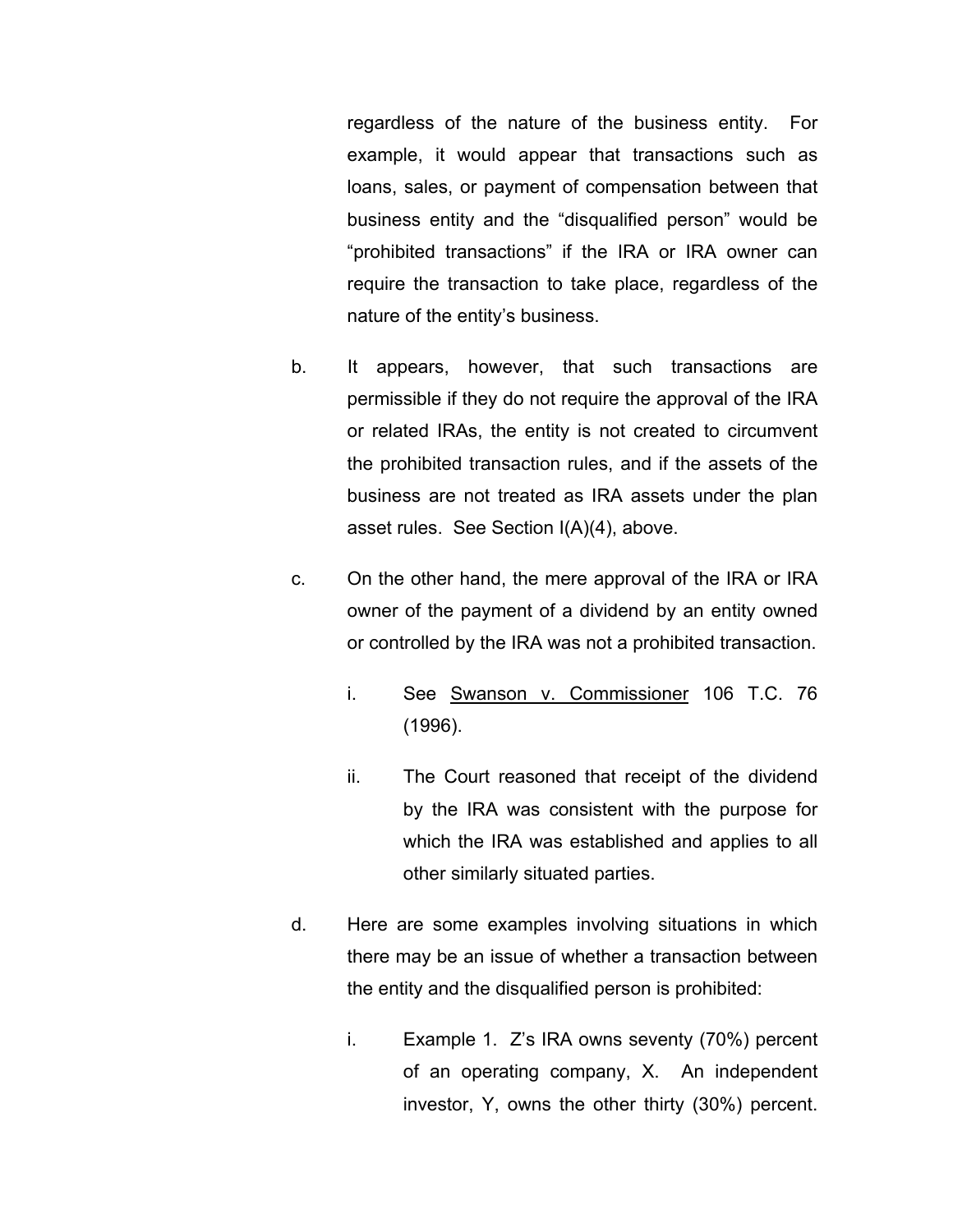All company decisions are made by majority vote of its owners. X may not pay Z compensation for services, or enter into other transactions with Z, or persons or entities who are also "disqualified persons." This is because the IRA, by virtue of its ability to control the majority vote, can require X to enter into such transactions with Z and those transactions would be prohibited transactions if they were between the IRA and Z directly. It does not matter that X is an operating company.

ii. Example 2. Same facts as in Example 1, except that the compensation or other transactions with Z or related persons can occur only with the approval of Y (for example, with the approval of the independent thirty (30%) percent investor). The transactions would not be prohibited transactions, as long as they are at arm's length for legitimate purposes.

> Note: The independent person should really be an independent. For example, if the "independent person" is someone who would just rubber-stamp what the IRA wants to do, the IRS probably would not treat that person as independent.

- E. Joint ownership of an entity or property by an IRA and its holder.
	- 1. Prohibited transactions include situations where a disqualified person uses plan/IRA assets for his own benefit.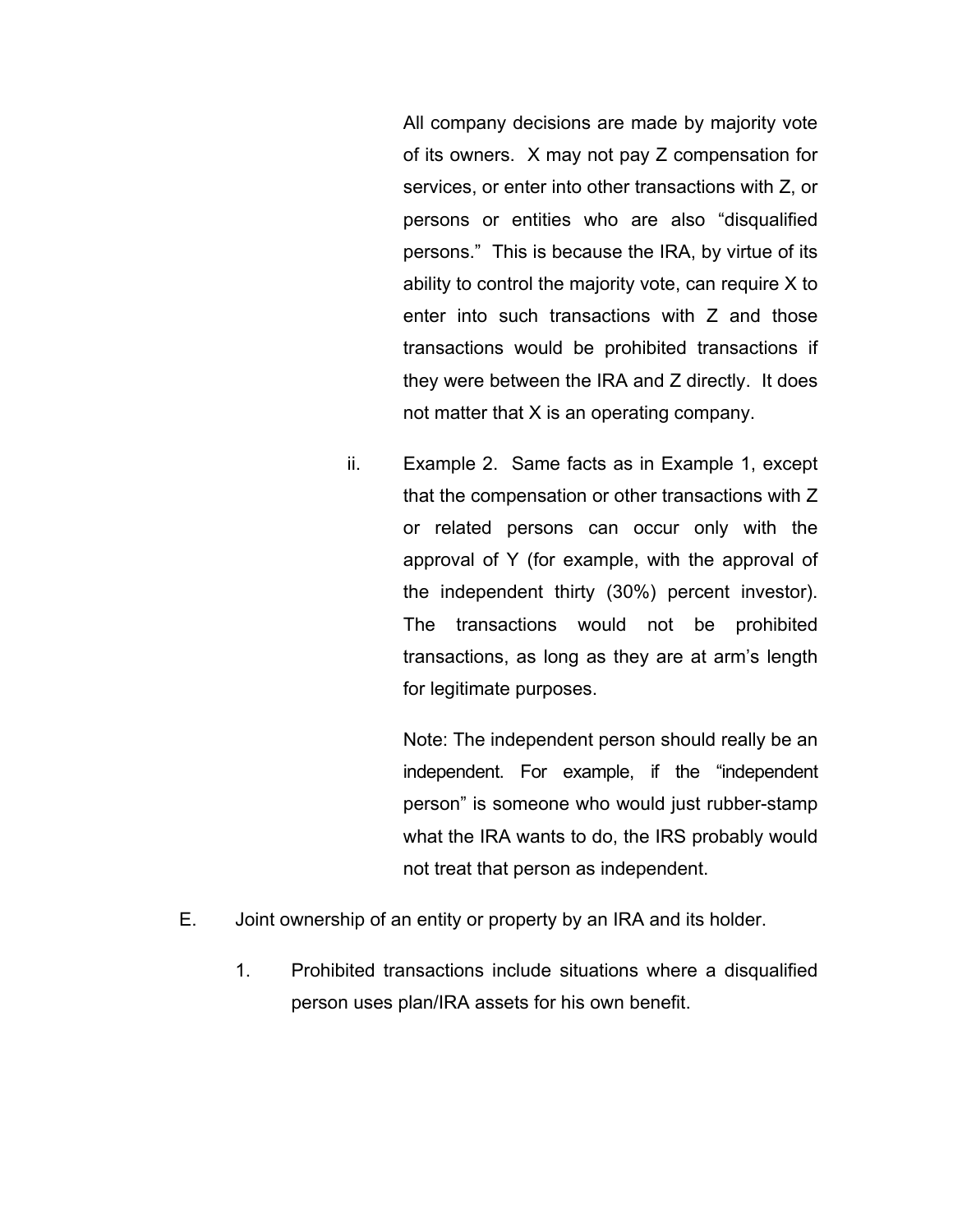- 2. ERISA Opinion Letter 200-10A (7/27/00) considered the issue of the joint ownership of a partnership by an IRA and an IRA holder.
- 3. The IRS indicated that a fiduciary (IRA owner) may not rely upon, and cannot be otherwise dependent upon, participation in an IRA in order to undertake or continue a personal benefit.
- 4. This opinion has been interpreted to mean that "co-investment" is permissible as long as the IRA owner is able to establish that he had sufficient other personal assets in order to "carry" the investment if IRA assets were not used.

## III. CASE STUDIES

A. Acme Corp. ("Corporation") maintains the Acme Corp. Profit Sharing Plan ("Plan"). Harvey Smith owns one hundred (100%) percent of the stock of Corporation and is the trustee of Plan. The Plan covers approximately 25 employee/participants. The Plan holds approximately \$500,000 in assets.

Smith, who has a need to raise cash (for his daughter's wedding), owns a piece of vacant property worth \$1 million. Smith believes it will be worth at least \$2 million in three (3) years and will be ready for development. Rather than selling it to a third party, Smith would rather that the Plan enjoy the future appreciation and will sell it to the Plan for a \$400,000 down payment and an interest only balloon note of \$600,000 maturing in three (3) years.

What issues should be considered?

- 1. Issues inherent to qualified retirement plans.
	- a. Is this a prudent investment?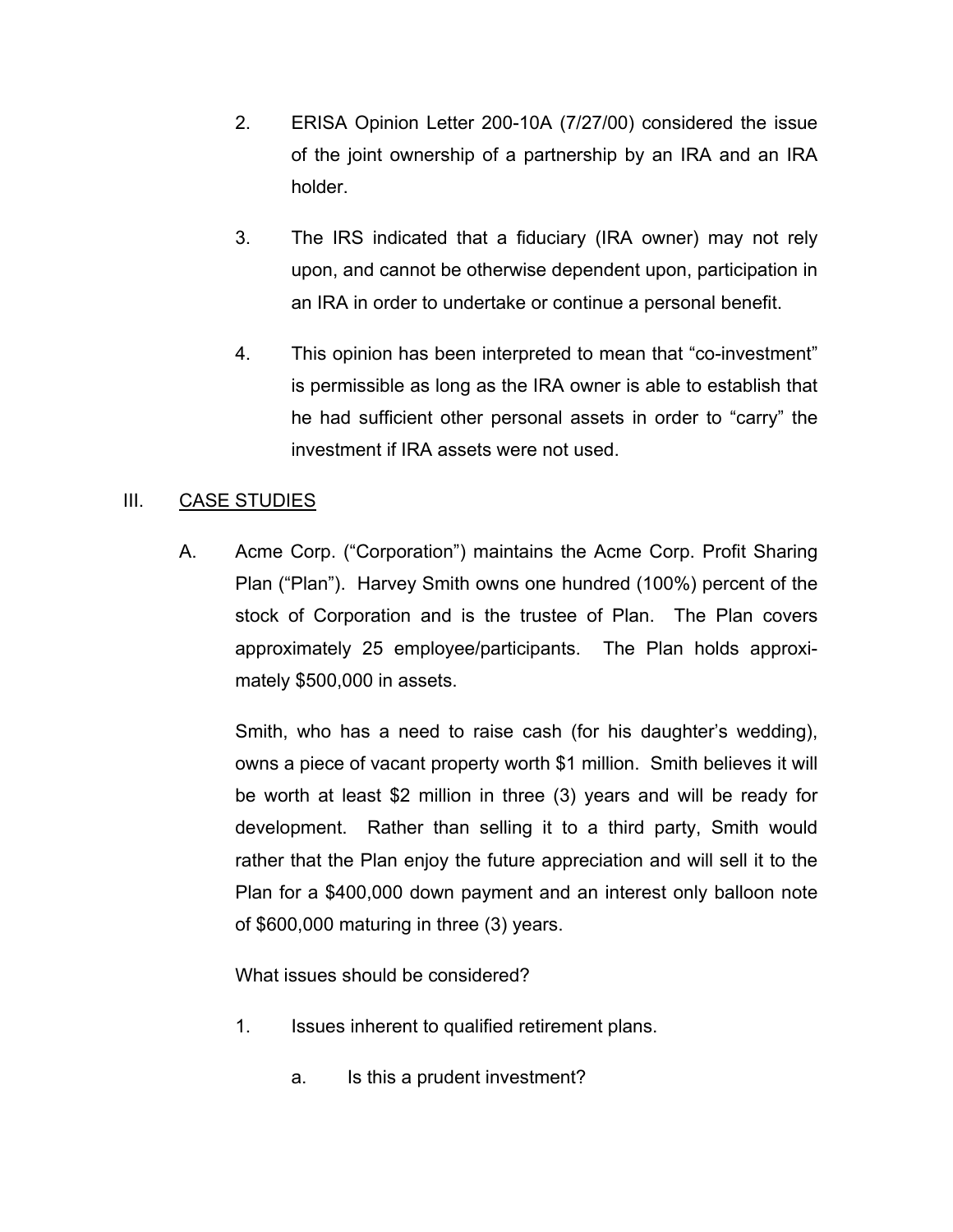- b. Is there sufficient liquidity to pay interest on the note and benefits to terminating participants?
- c. Plan assets must be valued annually.
- d. Does the transaction violate the exclusive benefit rule of IRC §401?
- 2. The sale to Plan by the trustee/shareholder is a prohibited transaction.
- 3. What if the property was owned by and acquired from Smith's cousin Michael Jones ("Jones")?
- 4. What if Smith sold the property to Jones, who then sold it to the Plan?
- 5. If the property was sold three (3) years later for \$2 million, what would be the tax consequences to the Plan?
- 6. What consequences or issues would arise if the Plan developed the property by financing, building and selling twenty-five (25) single family residential units?
- B. Mark Green ("Green") and Green's IRA desired to acquire a small strip shopping center. The purchase price of the center is \$500,000. Green contributes \$80,000 and receives an undivided eighty (80%) percent interest and Green's IRA contributes \$20,000 (of a total of \$22,000 of the assets held by the IRA) receiving an undivided twenty (20%) percent interest in the center. The center is fully leased and provides good cash flow. It is, however, forty (40) years old and requires ongoing maintenance. Green anticipates making many of the repairs himself. A new roof may be needed next year.